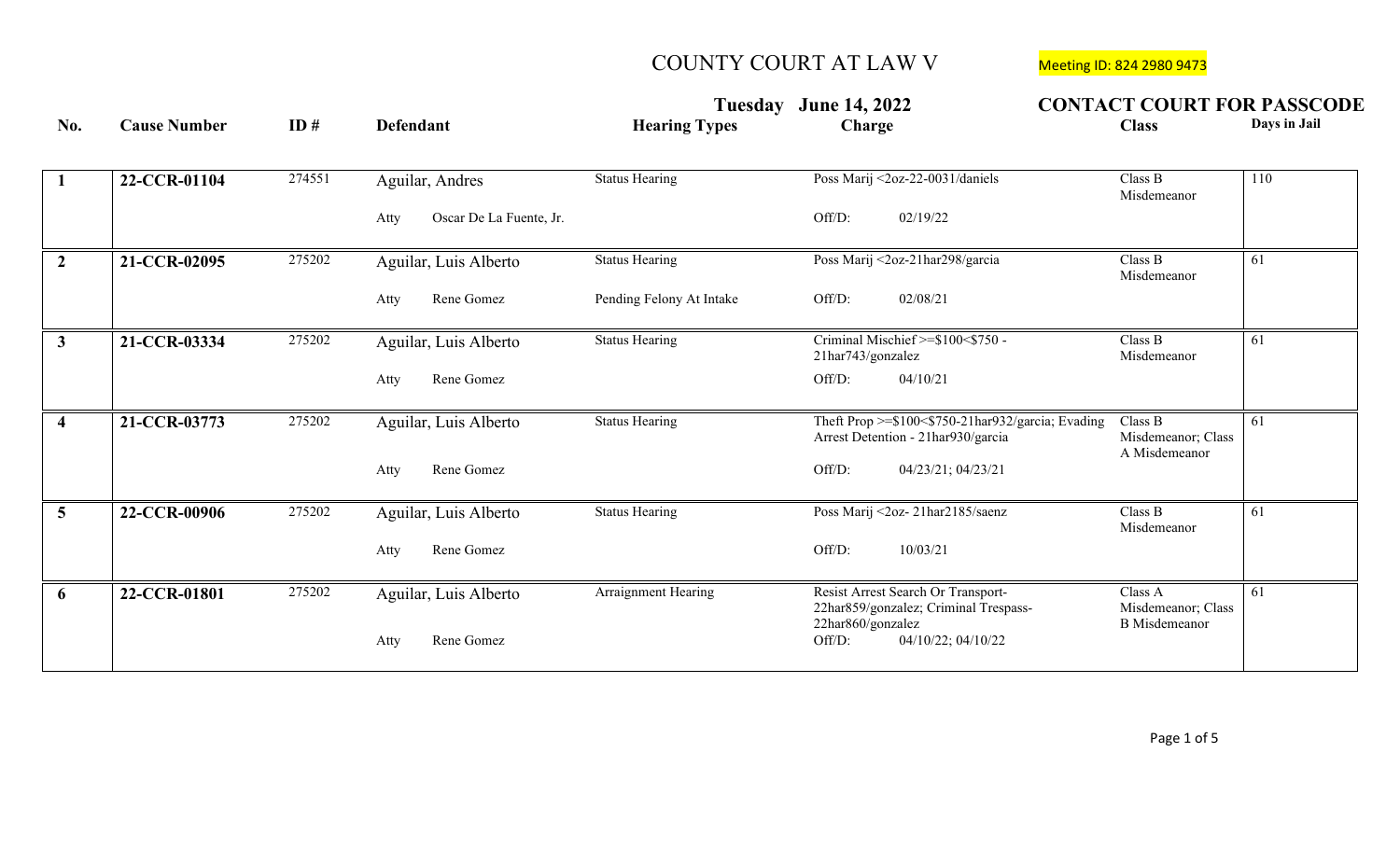|                 |                     |        |                             | Tuesday                                                                                      | <b>June 14, 2022</b>                                                | <b>CONTACT COURT FOR PASSCODE</b> |              |
|-----------------|---------------------|--------|-----------------------------|----------------------------------------------------------------------------------------------|---------------------------------------------------------------------|-----------------------------------|--------------|
| No.             | <b>Cause Number</b> | ID#    | <b>Defendant</b>            | <b>Hearing Types</b>                                                                         | Charge                                                              | <b>Class</b>                      | Days in Jail |
| $\overline{7}$  | 22-CCR-00291        | 284806 | Bermea, Joseph              | <b>Status Hearing</b>                                                                        | Indecent Exposure - 22har90/gonzalez                                | Class B<br>Misdemeanor            | 146          |
|                 |                     |        | Rene Gomez<br>Atty          | Bond Granted 5/27                                                                            | 01/14/22<br>Off/D:                                                  |                                   |              |
| 8               | 21-CCR-03713        | 277130 | Celestino, Angel Manuel     | <b>Status Hearing</b>                                                                        | Failure To Report Felony W/sbi Or Death Results-<br>21har954/garcia | Class A<br>Misdemeanor            | 34           |
|                 |                     |        | <b>Rick Canales</b><br>Atty |                                                                                              | Off/D:<br>04/28/21                                                  |                                   |              |
| 9 <sup>1</sup>  | 21-CCR-03713        | 277130 | Celestino, Angel Manuel     | Arraignment Hearing                                                                          | Failure To Report Felony W/sbi Or Death Results-<br>21har954/garcia | Class A<br>Misdemeanor            | 34           |
|                 |                     |        | <b>Rick Canales</b><br>Atty | Motion To Set Bond Efiled.<br>22dcr110 Motion Hearing: 5/24<br>@9am. Mtr 21dcr708:6/7 197th. | Off/D:<br>04/28/21                                                  |                                   |              |
| $\overline{10}$ | 19-CCR-02653        | 276054 | Cortinas, Kaelob Abraham    | Motion To Revoke                                                                             | Poss Marij >2oz<=4oz-19xmg1109/sorola                               | Class A<br>Misdemeanor            | 277          |
|                 |                     |        | Ray Rodriguez, Jr.<br>Atty  |                                                                                              | Off/D:<br>05/08/19                                                  |                                   |              |
| 11              | 19-CCR-03959        | 276054 | Cortinas, Kaelob Abraham    | Motion To Revoke                                                                             | Theft Prop >= $$100<$750 - 2019$ xmg1420/sorola                     | Class B<br>Misdemeanor            | 277          |
|                 |                     |        | Ray Rodriguez, Jr.<br>Atty  |                                                                                              | Off/D:<br>06/04/19                                                  |                                   |              |
| $\overline{12}$ | 19-CCR-04738        | 276054 | Cortinas, Kaelob Abraham    | Motion To Revoke                                                                             | Theft Prop >=\$100<\$750-19har1054/guerra                           | Class B<br>Misdemeanor            | 277          |
|                 |                     |        | Ray Rodriguez, Jr.<br>Atty  |                                                                                              | Off/D:<br>06/03/19                                                  |                                   |              |
| 13              | 21-CCR-01777        | 276054 | Cortinas, Kaelob Abraham    | <b>Status Hearing</b>                                                                        | Assault Causes Bodily Injury Family Violence-                       | Class A                           | 277          |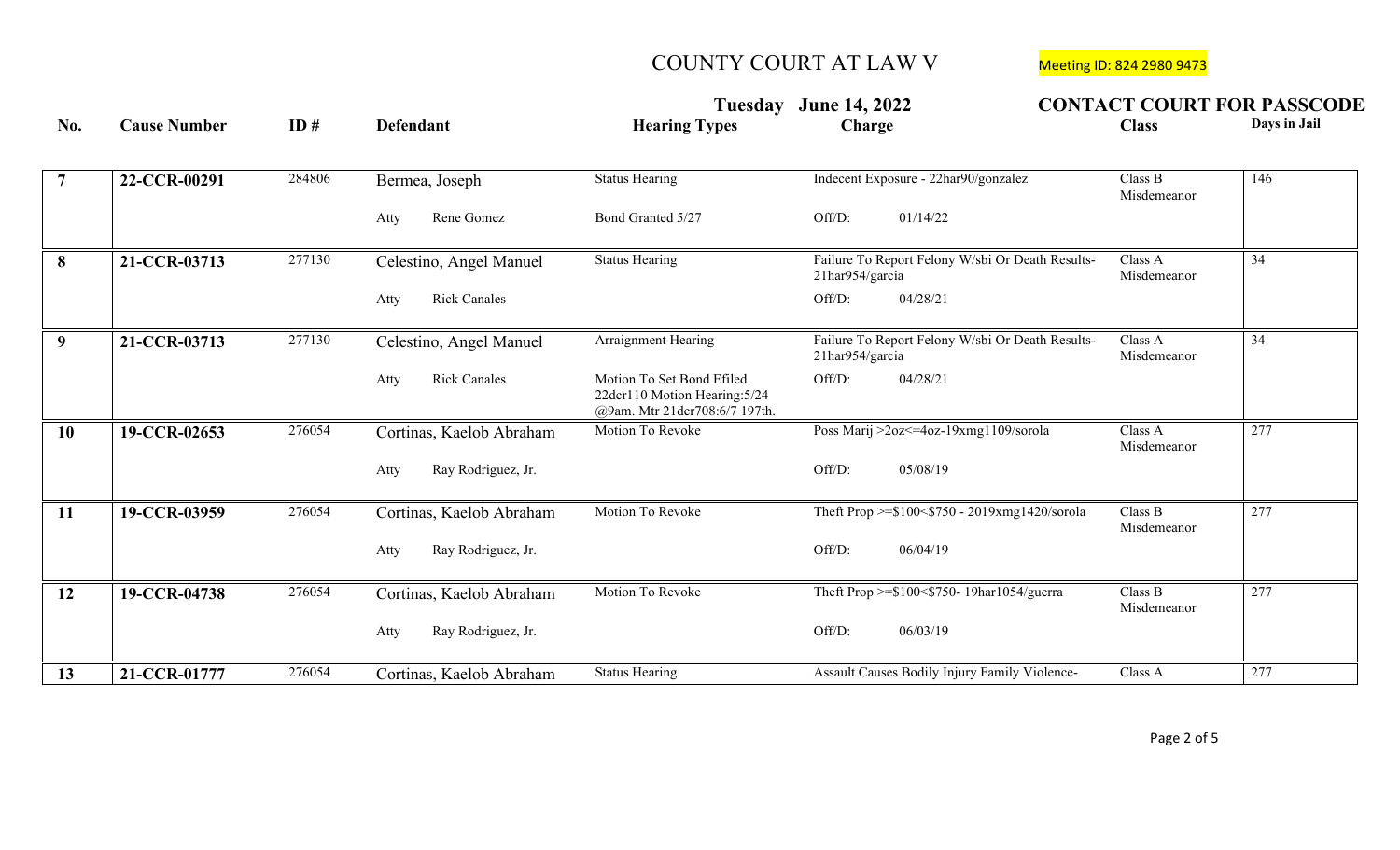|     |                     |        |                                                        | Tuesday                                   | <b>June 14, 2022</b>                                                                       | <b>CONTACT COURT FOR PASSCODE</b>   |
|-----|---------------------|--------|--------------------------------------------------------|-------------------------------------------|--------------------------------------------------------------------------------------------|-------------------------------------|
| No. | <b>Cause Number</b> | ID#    | <b>Defendant</b>                                       | <b>Hearing Types</b>                      | Charge                                                                                     | Days in Jail<br><b>Class</b>        |
|     |                     |        | Ray Rodriguez, Jr.<br>Atty                             | 2021dcr2445 Stat:1/27                     | 21har158/r.garcia; Evading Arrest Detention-<br>unarrested<br>01/17/21; 01/17/21<br>Off/D: | Misdemeanor; Class<br>A Misdemeanor |
| 14  | 21-CCR-03752        | 276054 | Cortinas, Kaelob Abraham<br>Ray Rodriguez, Jr.<br>Atty | <b>Status Hearing</b>                     | Evading Arrest Detention-21har181/a.saenz<br>05/04/21<br>Off/D:                            | Class A<br>277<br>Misdemeanor       |
| 15  | 22-CCR-00235        | 270708 | Espinoza, Ernesto<br>Fred A. Kowalski<br>Atty          | <b>Status Hearing</b>                     | Assault Causes Bodily Inj-2021xmg1208/limas<br>Off/D:<br>05/08/21                          | Class A<br>128<br>Misdemeanor       |
| 16  | 21-CCR-01723        | 229091 | Gonzalez, Issac<br>Rene Gomez<br>Atty                  | Arraignment Hearing                       | Accident Involving Damage To Vehicle>=\$200-<br>20b3157/bellamy<br>Off/D:<br>09/18/20      | Class B<br>48<br>Misdemeanor        |
| 17  | 21-CCR-04700        | 229091 | Gonzalez, Issac<br>Rene Gomez<br>Atty                  | <b>Status Hearing</b><br>Affidavit Efiled | Theft Prop $\geq$ \$100 < \$750 - A0311-21/cyganiewicz<br>06/22/21<br>Off/D:               | Class B<br>48<br>Misdemeanor        |
| 18  | 22-CCR-01682        | 272527 | Johns, Jennifer Denise<br>Gabriela Martinez<br>Atty    | <b>Status Hearing</b><br>22dcr663         | Criminal Trespass-22har795/garcia<br>Off/D:<br>04/01/22                                    | 51<br>Class B<br>Misdemeanor        |
| 19  | 22-CCR-01709        | 272527 | Johns, Jennifer Denise                                 | <b>Status Hearing</b>                     | Theft Prop <\$100 W/prev Convic-22-<br>00082c/alaniz                                       | Class B<br>51<br>Misdemeanor        |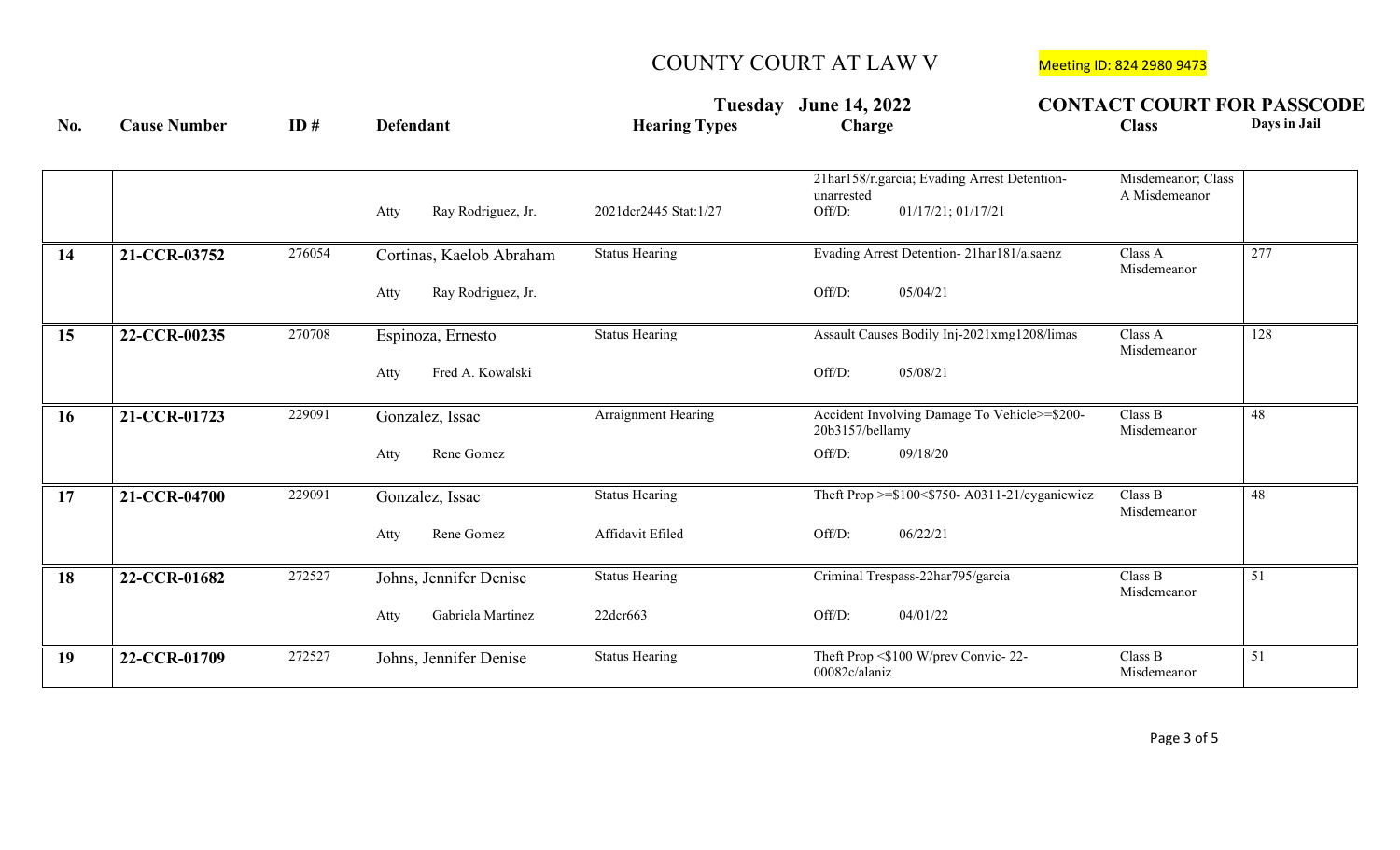|                 |                     |        |                           | Tuesday                                                                                  | <b>June 14, 2022</b>                                                                         | <b>CONTACT COURT FOR PASSCODE</b>              |              |
|-----------------|---------------------|--------|---------------------------|------------------------------------------------------------------------------------------|----------------------------------------------------------------------------------------------|------------------------------------------------|--------------|
| No.             | <b>Cause Number</b> | ID#    | <b>Defendant</b>          | <b>Hearing Types</b>                                                                     | Charge                                                                                       | <b>Class</b>                                   | Days in Jail |
|                 |                     |        | Gabriela Martinez<br>Atty |                                                                                          | 10/12/21<br>Off/D:                                                                           |                                                |              |
| 20              | 22-CCR-01884        | 272527 | Johns, Jennifer Denise    | <b>Arraignment Hearing</b>                                                               | Fleeing Police Officer-22har944/garcia                                                       | Class B<br>Misdemeanor                         | 51           |
|                 |                     |        | Gabriela Martinez<br>Atty |                                                                                          | Off/D:<br>04/18/22                                                                           |                                                |              |
| $\overline{21}$ | 22-CCR-01885        | 272527 | Johns, Jennifer Denise    | <b>Arraignment Hearing</b>                                                               | Theft Prop >=\$100<\$750-22har943/garcia                                                     | Class B<br>Misdemeanor                         | 51           |
|                 |                     |        | Gabriela Martinez<br>Atty |                                                                                          | Off/D:<br>04/18/22                                                                           |                                                |              |
| 22              | 21-CCR-03251        |        | Lou, Joshua               | Arraignment Hearing                                                                      | Criminal Trespass-21b0470/lerma                                                              | Class B<br>Misdemeanor                         |              |
|                 |                     |        | Atty                      | 2022dcr1150, 138th, Agg Asslt<br>W/deadly Weapon,, No Dates<br>Booking Number: 202200422 | Off/D:<br>02/11/21                                                                           |                                                |              |
| 24              | 21-CCR-01602        | 271975 | Martinez Castro, Lazaro   | <b>Status Hearing</b>                                                                    | Evading Arrest Detention-20b2328/flores; Resist<br>Arrest Search Or Transport-20b2330/flores | Class A<br>Misdemeanor; Class<br>A Misdemeanor | 70           |
|                 |                     |        | Gabriela Martinez<br>Atty | 2020dcr1493 Stat:5/12                                                                    | Off/D:<br>07/01/20; 07/01/20                                                                 |                                                |              |
| $\overline{23}$ | 21-CCR-03349        | 282498 | Martinez, Dominic Merced  | Compliance Hearing                                                                       | Terroristic Threat Family Violence- 21b1162/diez                                             | Class A<br>Misdemeanor                         | 164          |
|                 |                     |        | Korina Barraza<br>Atty    | Pending Firearm Admon Order,<br>Pled 6/7.                                                | Off/D:<br>04/10/21                                                                           |                                                |              |
| 25              | 22-CCR-00114        | 281205 | Medrano, Christopher      | <b>Arraignment Hearing</b>                                                               | Fleeing Police Officer-21har1839/garcia                                                      | Class B<br>Misdemeanor                         | 137          |